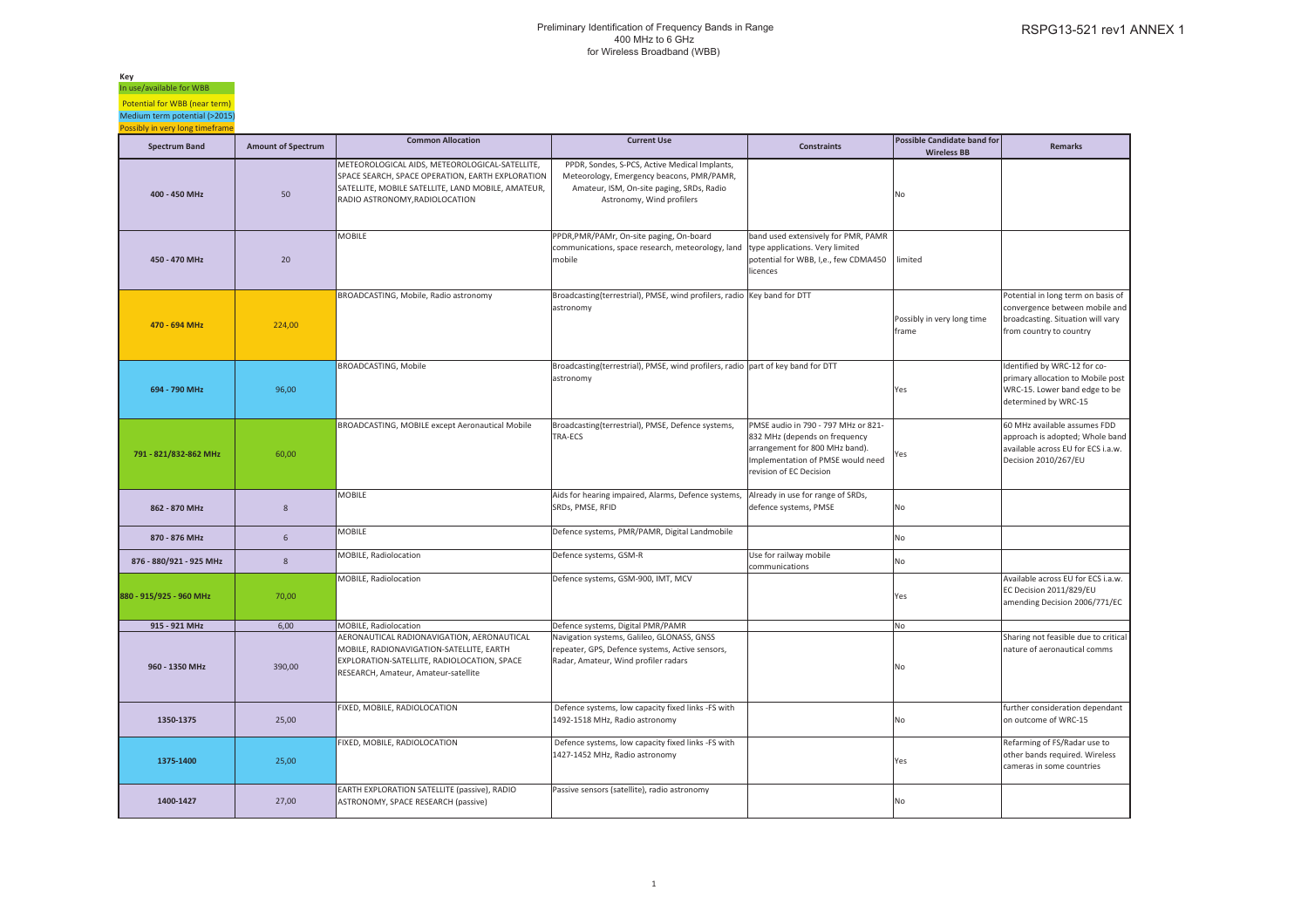| <b>Spectrum Band</b> | <b>Amount of Spectrum</b> | <b>Common Allocation</b>                                                                                                   | <b>Current Use</b>                                                                                           | <b>Constraints</b>                                                                                                                                   | <b>Possible Candidate band for</b><br><b>Wireless BB</b> | <b>Remarks</b>                                                                                 |
|----------------------|---------------------------|----------------------------------------------------------------------------------------------------------------------------|--------------------------------------------------------------------------------------------------------------|------------------------------------------------------------------------------------------------------------------------------------------------------|----------------------------------------------------------|------------------------------------------------------------------------------------------------|
| 1427 - 1452 MHz      | 25,00                     | FIXED, MOBILE except aeronautical mobile, SPACE<br>OPERATION (E/S)                                                         | Defence systems, low capacity fixed links - FS with<br>1375 - 1400 MHz                                       | Need to refarm military use to other<br>bands, e.g. in region of 2 GHz. Existing<br>fixed links and ENG/OB would mitigate Yes<br>against use for WBB |                                                          | Refarming of FS use to other<br>bands required. Wireless cameras<br>in some countries          |
| 1452 - 1492 MHz      | 40,00                     | BROADCASTING, BROADCASTING-SATELLITE, Fixed,<br>MOBILE except aeronautical mobile                                          | S-DAB, T-DAB                                                                                                 |                                                                                                                                                      | Yes                                                      | Identified by CEPT for MFCN<br>supplemental downlink                                           |
| 1492-1518 MHz        | 26,00                     | FIXED, MOBILE except aeronautical mobile,                                                                                  | Defence systems, low capacity fixed links - FS with<br>1350 - 1375 MHz                                       | CEPT investigating as possible PMSE<br>band                                                                                                          | No                                                       | further consideration dependant<br>on outcome of WRC-15                                        |
| 1518-1525 MHz        | 7,00                      | FIXED, MOBILE except aeronautical mobile, MOBILE-<br>SATELLITE(S/E)                                                        | Defence systems, IMT Satellite component, Mobile<br>satellite applications, Unidirectional fixed links       |                                                                                                                                                      | Yes (satellite)                                          | Paired with 1670-1675 MHz                                                                      |
| 1525-1530 MHz        | 5,00                      | SPACE OPERATION (S/E), FIXED, MOBILE-SATELLITE (S/E)                                                                       | IMT Satellite component, Mobile satellite<br>pplications, Unidirectional fixed links                         |                                                                                                                                                      | Yes (satellite)                                          |                                                                                                |
| 1530-1535 MHz        | 5,00                      | MOBILE-SATELLITE (S/E), SPACE OPERATION (S/E), Earth<br>exploration-satellite, Fixed, Mobile except aeronautical<br>mobile | IMT Satellite component, Mobile satellite<br>applications                                                    |                                                                                                                                                      | Yes (satellite)                                          |                                                                                                |
| 1535-1559 MHz        | 24,00                     | MOBILE-SATELLITE(S/E)                                                                                                      | IMT Satellite component, Mobile satellite<br>applications, Distress and safety communications<br>incl GMDSS) |                                                                                                                                                      | Yes (satellite)                                          |                                                                                                |
| 1559-1610 MHz        | 51,00                     | AERONAUTICAL RADIONAVIGATION, RADIONAVIGATION-<br>SATELLITE                                                                | GPS, Galileo, GLONASS, GNSS Pseudolites, GNSS<br>Repeater                                                    |                                                                                                                                                      | No                                                       |                                                                                                |
| 1610-1626.5 MHz      | 16,50                     | AERONAUTICAL RADIONAVIGATION, MOBILE-SATELLITE<br>(E/S), Mobile- Satellite (S/E), RADIO ASTRONOMY                          | GPS/Galileo (RADIOASTRONOMY 1610.6-1613.8<br>MHz)                                                            |                                                                                                                                                      | Yes (satellite)                                          | IMT Satellite component: paired<br>with 2483.5-2500 MHz                                        |
| 1626.5-1660 MHz      | 33,50                     | MOBILE-SATELLITE (E/S)                                                                                                     | IMT Satellite component, Mobile satellite<br>applications                                                    |                                                                                                                                                      | Yes (satellite)                                          | IMT Satellite component                                                                        |
| 1660-1660.5 MHz      | 0,50                      | MOBILE-SATELLITE (E/S) RADIOASTRONOMY                                                                                      | IMT Satellite component, Mobile satellite<br>applications, Radio astronomy                                   |                                                                                                                                                      | Yes (satellite)                                          | IMT Satellite component                                                                        |
| 1660.5-1668 MHz      | 7,50                      | RADIOASTRONOMY, SPACE RESEARCH (passive), Fixed,<br>Mobile except aeronautical mobile                                      | Defence systems, Radioastronomy                                                                              |                                                                                                                                                      | No                                                       |                                                                                                |
| 1668-1668.4 MHz      | 0,40                      | MOBILE-SATELLITE (E/S), RADIOASTRONOMY, SPACE<br>RESEARCH (passive), Fixed, Mobile except aeronautical<br>mobile           | Radioastronomy, IMT -2000 satellite component                                                                |                                                                                                                                                      | No                                                       |                                                                                                |
| 1668.4-1670 MHz      | 1,60                      | METEOROLOGICAL AIDS, MOBILE-SATELLITE, FIXED.<br>MOBILE except aeronautical mobile, RADIOASTRONOMY                         | Defence systems, IMT Satellite component,<br>Meteorology, Radio astronomy                                    |                                                                                                                                                      | No                                                       |                                                                                                |
| 1670-1675 MHz        | 5,00                      | METEOROLOGICAL AIDS, METEOROLOGICAL-SATELLITE<br>(S/E), MOBILE-SATELLITE (S/E), MOBILE, FIXED                              | MT Satellite component, Meterological Satellites,<br>Mobile satellite applications (E/S)                     |                                                                                                                                                      | Yes (satellite)                                          | Paired with 1518-1525 MHz                                                                      |
| 1675-1690 MHz        | 15,00                     | METEOROLOGICAL AIDS, FIXED, METEOROLOGICAL-<br>SATELLITE, MOBILE except aeronautical mobile                                | Defence systems, Meteorological Satellites, Mobile<br>satellite applications (E/S)                           |                                                                                                                                                      | No                                                       |                                                                                                |
| 1690-1700 MHz        | 10,00                     | METEOROLOGICAL AIDS, METEOROLOGICAL-SATELLITE,<br>Fixed, Mobile except aeronautical mobile                                 | Defence systems, Meteorological Satellites                                                                   |                                                                                                                                                      | No                                                       |                                                                                                |
| 1700-1710 MHz        | 10,00                     | FIXED, METEOROLOGICAL-SATELLITE, MOBILE except<br>aeronautical mobile                                                      | Defence systems, Meteorological Satellites                                                                   | Possible use for PMSE                                                                                                                                | No                                                       | CEPT studies for PMSE audio                                                                    |
| 1710 - 1785 MHz      | 75,00                     | FIXED, MOBILE                                                                                                              | GSM-1800, IMT, MCA, MCV                                                                                      |                                                                                                                                                      | Yes                                                      | Available across EU for ECS i.a.w.<br>EC Decision 2011/829/EU<br>amending Decision 2006/771/EC |
| 1785 - 1805 MHz      | 20,00                     | FIXED, MOBILE, Fixed                                                                                                       | Mobile applications, PMSE                                                                                    |                                                                                                                                                      | No                                                       | CEPT Report 50 identifies band for<br>PMSE                                                     |
| 1805 - 1880 MHz      | 75,00                     | FIXED, MOBILE                                                                                                              | GSM-1800, IMT, MCA, MCV                                                                                      |                                                                                                                                                      | Yes                                                      | Available across EU for ECS i.a.w.<br>EC Decision 2011/829/EU<br>amending Decision 2006/771/EC |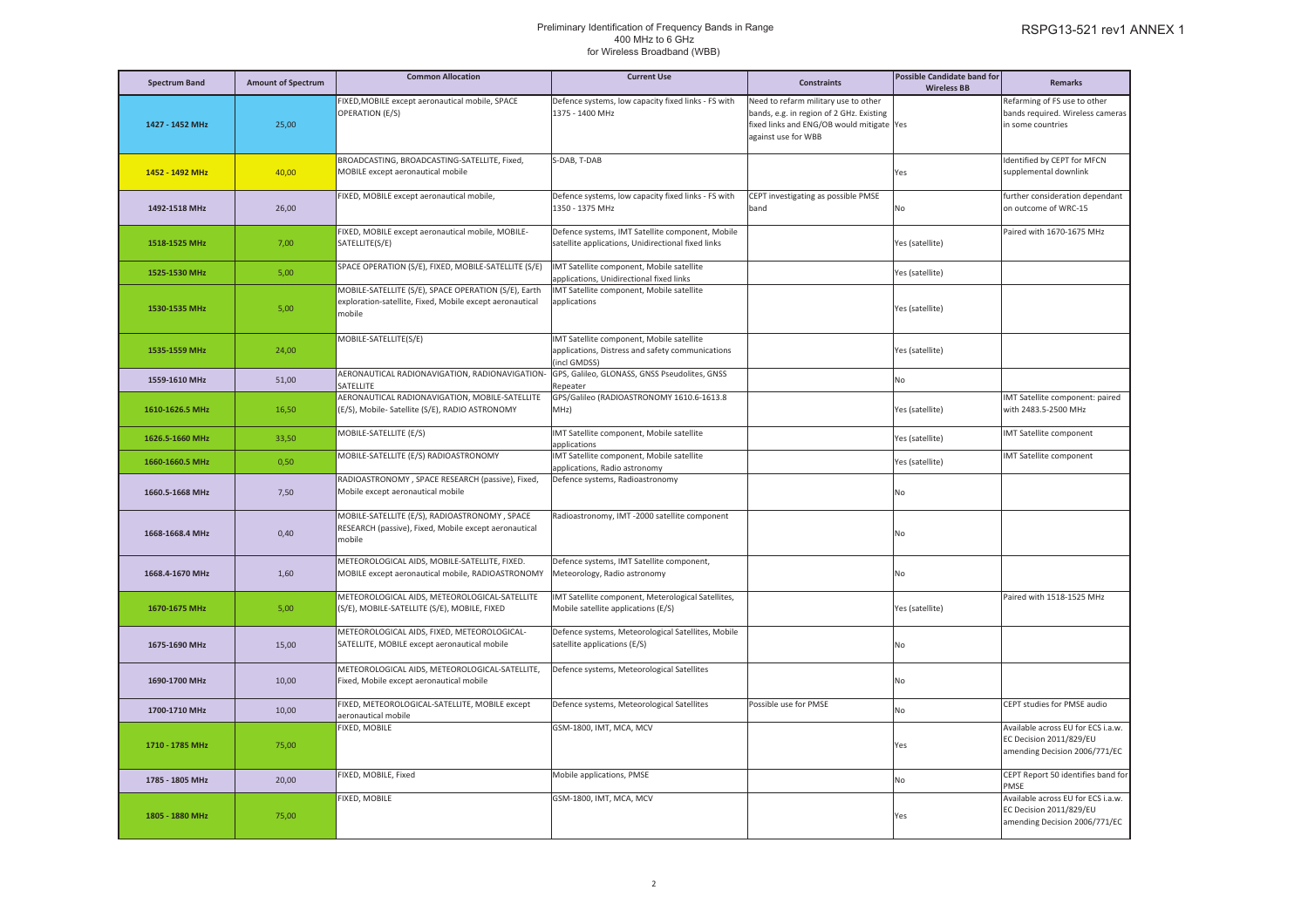| <b>Spectrum Band</b>         | <b>Amount of Spectrum</b> | <b>Common Allocation</b>                                                                                                              | <b>Current Use</b>                                                                                                                  | <b>Constraints</b>                                                                                | <b>Possible Candidate band for</b><br><b>Wireless BB</b>                                                                          | <b>Remarks</b>                                                                                                   |
|------------------------------|---------------------------|---------------------------------------------------------------------------------------------------------------------------------------|-------------------------------------------------------------------------------------------------------------------------------------|---------------------------------------------------------------------------------------------------|-----------------------------------------------------------------------------------------------------------------------------------|------------------------------------------------------------------------------------------------------------------|
| 1880 - 1900 MHz              | 20,00                     | MOBILE, Fixed                                                                                                                         | DECT                                                                                                                                | <b>DECT Directive</b>                                                                             | Yes                                                                                                                               | assuming replacement of DECT<br>Directive                                                                        |
| 1900-1920 MHz                | 20,00                     | MOBILE, Fixed                                                                                                                         | IMT                                                                                                                                 | dentified for IMT but no use of band                                                              | No                                                                                                                                | CEPT studies on use of band:<br>BDA2GC and PMSE under<br>consideration.                                          |
| 1920 - 1980 MHz              | 60,00                     | MOBILE, Fixed                                                                                                                         | IMT paired with 2110-2170 MHz                                                                                                       |                                                                                                   | Yes                                                                                                                               | EC Decision 2012/688/EU                                                                                          |
| 1980 - 2010 MHz              | 30,00                     | MOBILE, MOBILE-SATELLITE, Fixed                                                                                                       | IMT Satellite component, Mobile satellite<br>applications. Designated for MSS with CGC                                              | lack of implementation of MSS                                                                     | Yes (satellite)                                                                                                                   | MSS 2 GHz band paired with 2170-<br>2200 MHz. EC Decision<br>2007/98/EC applies. See ECC<br>Report 197.          |
| 2010 - 2025 MHz              | 15,00                     | MOBILE, Fixed                                                                                                                         | <b>IMT</b>                                                                                                                          | Identified for IMT but no use of band                                                             | No                                                                                                                                | CEPT studies on use of band:<br>BDA2GC and PMSE under<br>consideration.                                          |
| 2025 - 2110 MHz              | 85,00                     | EARTH EXPLORATION-SATELLITE, FIXED, MOBILE, SPACE<br>RESEARCH, SPACE OPERATION                                                        | Defence systems, Fixed links, SAP/SAB, Space<br>esearch/EESS                                                                        | High density mobile systems not<br>allowed (F/N S5.591)                                           | No.                                                                                                                               |                                                                                                                  |
| 2110 - 2170 MHz              | 60,00                     | MOBILE, Fixed, SPACE RESEARCH (2110-2120 MHz)                                                                                         | IMT paired with 1920-1980 MHz                                                                                                       |                                                                                                   | Yes                                                                                                                               | EC Decision 2012/688/EU                                                                                          |
| 2170 - 2200 MHz              | 30,00                     | MOBILE, MOBILE-SATELLITE, Fixed                                                                                                       | IMT Satellite component, Mobile satellite<br>applications. Designated for MSS with CGC                                              | lack of implementation of MSS                                                                     | Yes (Satellite)                                                                                                                   | MSS 2 GHz band paired with 1980-<br>2010 MHz. EC Decision<br>2007/98/EC applies                                  |
| 2200 - 2300 MHz              | 100,00                    | EARTH EXPLORATION SATELLITE, FIXED, MOBILE, SPACE<br>RESEARCH, SPACE OPERATION                                                        | Fixed links, Radio astronomy, SAP/SAB, space<br>research, Mobile applications, Defence systems                                      | High density mobile systems not<br>allowed (F/N S5.591)                                           | No                                                                                                                                |                                                                                                                  |
| 2300 - 2400 MHz              | 100,00                    | FIXED, MOBILE, Amateur, Radiolocation                                                                                                 | Aeronautical telemetry, Amateur, Mobile<br>applications, SAP/SAB                                                                    | Parts of the band are used for<br>aeronautical telemetry on a national<br>basis. Wireless cameras | Yes. Depends on the<br>outcome of sharing studies<br>and on the availability of the<br>band in individual Member<br><b>States</b> | CEPT studies underway. Some<br>countries already assigned to<br>wireless broadband (including<br>outside Europe) |
| 2400 - 2483.5 MHz            | 83,50                     | FIXED, MOBILE, Amateur-satellite, Radiolocation                                                                                       | Amateur Satellite, ISM, SRDs, Railway applications,<br>RFID, Wideband Data transmission systems,<br>Radiodetermination applications |                                                                                                   | Yes                                                                                                                               | Key band for WiFi, etc                                                                                           |
| 2483.5 - 2500 MHz            | 16,50                     | FIXED, MOBILE, MOBILE-SATELLITE                                                                                                       | Active medical implants, ISM, mobile satellite<br>applications, SAP/SAB                                                             |                                                                                                   | Yes (satellite)                                                                                                                   | IMT satellite component: paired<br>with 1610-1626.5 MHz                                                          |
| 2500 - 2570//2620 - 2690 MHz | 140,00                    | FIXED, MOBILE, Earth Exploration-Satellite, Radio<br>astronomy, Space Research                                                        | IMT, MFCN, Defence systems, SAP/SAB, Radio<br>astronomy                                                                             |                                                                                                   | Yes                                                                                                                               | Available across EU for ECS i.a.w.<br>EC Decision 2008/477/EC                                                    |
| 2570 - 2620 MHz              | 50,00                     | FIXED, MOBILE except aeronautical mobile                                                                                              | Defence systems, IMT, SAP/SAB                                                                                                       |                                                                                                   | Yes                                                                                                                               |                                                                                                                  |
| 2690 - 2700 MHz              | 10,00                     | EARTH EXPLORATION SATELLITE (passive), RADIO<br>ASTRONOMY, SPACE RESEARCH (passive)                                                   | Passive sensors (satellite)                                                                                                         |                                                                                                   | No                                                                                                                                |                                                                                                                  |
| 2700 - 2900 MHz              | 200,00                    | AERONAUTICAL RADIONAVIGATION, Radiolocation                                                                                           | Meteorological radars, Radar navigation systems                                                                                     |                                                                                                   | No                                                                                                                                |                                                                                                                  |
| 2900 - 3100 MHz              | 200,00                    | RADIOLOCATION, RADIONAVIGATION                                                                                                        | Defence systems, Radar and navigation systems                                                                                       |                                                                                                   | No                                                                                                                                |                                                                                                                  |
| 3100 - 3300 MHz              | 200,00                    | RADIOLOCATION, Earth Exploration-Satellite (active),<br>Space Research (active)                                                       | Active Sensors, Defence systems, Radars, UWB                                                                                        |                                                                                                   | No                                                                                                                                |                                                                                                                  |
| 3300 - 3400 MHz              | 100,00                    | RADIOLOCATION                                                                                                                         | Defence systems, Radars, UWB                                                                                                        |                                                                                                   | No                                                                                                                                |                                                                                                                  |
| 3400 - 3600 MHz              | 200,00                    | FIXED, FIXED-SATELLITE, MOBILE, Radiolocation, Amateur                                                                                | Amateur, BWA, FSS, IMT, Mobile applications,<br>Radars, UWB                                                                         |                                                                                                   | Yes                                                                                                                               | Available across EU for ECS i.a.w.<br>EC Decision 2008/411/EC                                                    |
| 3600 - 3800 MHz              | 200,00                    | FIXED, FIXED-SATELLITE, MOBILE                                                                                                        | BWA, FSS, Medium/high capacity fixed links, UWB                                                                                     |                                                                                                   | Yes                                                                                                                               |                                                                                                                  |
| 3800 - 4200 MHz              | 400,00                    | FIXED, FIXED-SATELLITE                                                                                                                | FSS, Medium/high capacity fixed links, UWB                                                                                          | Difficulty of sharing between FSS and<br>terrestrial mobile                                       | Yes                                                                                                                               | potential hot-spot/ capacity<br>coverage (limited geographical<br>areas)                                         |
| 4200 - 5000 MHz              | 800                       | AERONAUTICAL RADIONAVIGATION, FIXED, MOBILE, FIXED Altimeters, Passive sensors(satellite), UWB, Defence<br>SATELLITE, Radio astronomy | systems, Mobile applications, FSS,<br>Radiodetermination applications, BBDR                                                         |                                                                                                   | No                                                                                                                                |                                                                                                                  |